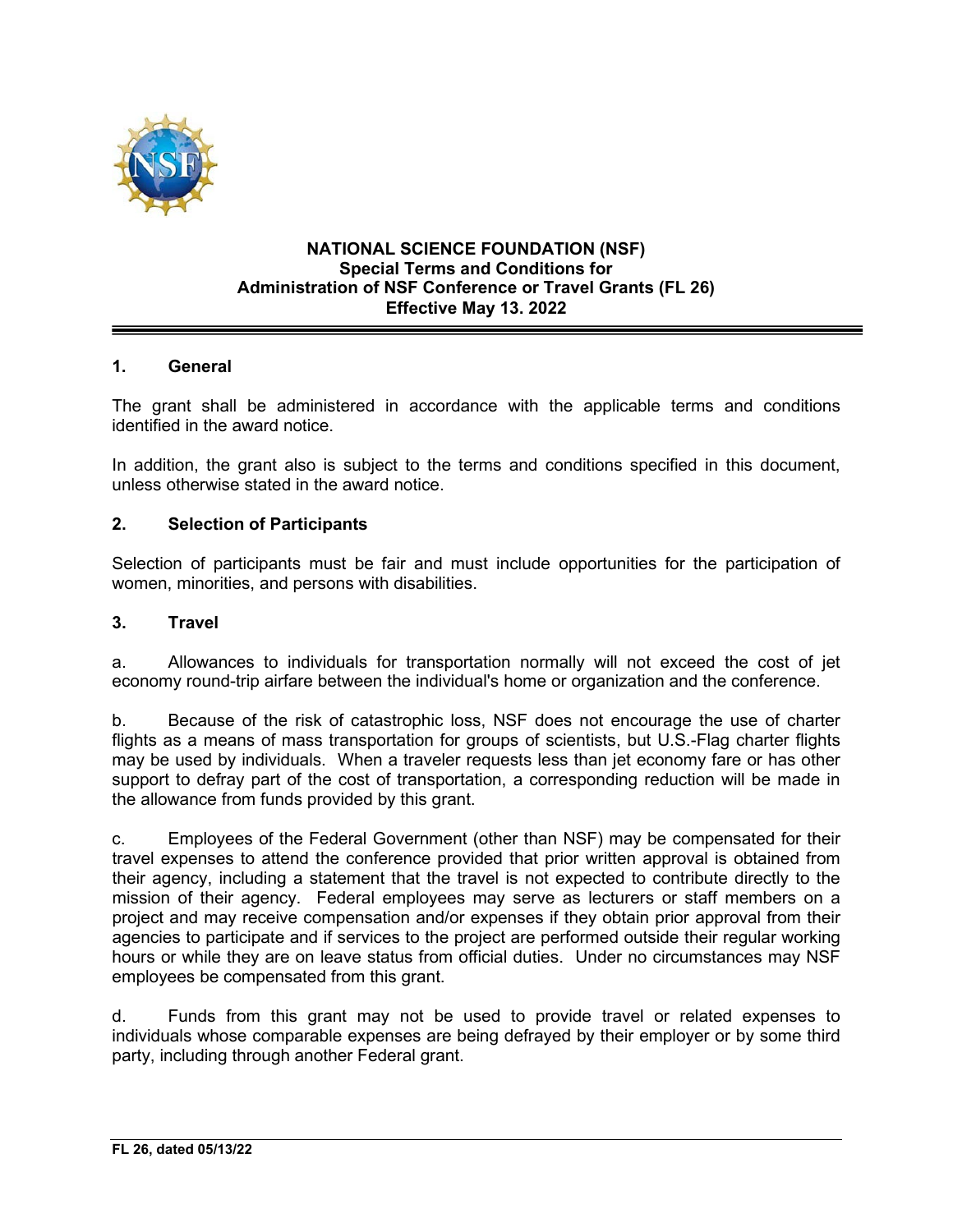e. Funds provided by this grant may not be used for travel or per diem expenses of dependents.

f. Further NSF approval of separate trips by persons to attend the conference is not required.

g. Any air transportation to, from, between, or within a country other than the U.S. of persons or property, the expense of which will be assisted by NSF funding, must be performed in accordance with Article 14, "*Travel*" of the NSF *Agency Specific Requirements* (ASR) to the *Research Terms and Conditions* (RTCs) or Article 10, "*Travel*" of the NSF *Grant General Conditions (GC-1),* as appropriate*.* 

h. NSF assumes no responsibility for securing passports or visas required by persons because of their participation in an NSF-supported project.

i. Costs of entertainment, amusement, diversion and social activities and any costs directly associated with such activities (such as tickets to shows or sporting events, meals, lodging, rentals, transportation, and gratuities) are unallowable. Travel, meal, and hotel expenses of grantee employees who are not on travel status also are not permitted.

The grantee also must consult the NSF *Proposal & Award Policies & Procedures Guide* (PAPPG) Chapter II.E.9, which provides additional coverage on allowability of costs associated with conferences.

### **4. Harassment-Free Environment**

For any grant that provides support for an NSF-sponsored conference (in whole or in part), the grantee is required to have a policy or code-of-conduct that addresses sexual harassment, other forms of harassment, and sexual assault, and that includes clear and accessible means of reporting violations of the policy or code-of-conduct. The policy or code-of-conduct must address the method for making a complaint as well as how any complaints received during the conference will be resolved. The policy or code-of-conduct must be disseminated to conference participants prior to attendance at the conference as well as made available at the conference itself. Grantees are not required to submit the policy or code-of-conduct for review by NSF.

For any grant that provides support for group travel to scientific meetings, prior to the grantee's participation in the meeting, the grantee must assure that the meeting organizer has a written policy or code-of-conduct that addresses sexual harassment, other forms of harassment, and sexual assault, and that includes clear and accessible means of reporting violations of the policy or code-of-conduct. The policy or code-of-conduct must address the method for making a complaint as well as how any complaints received during the meeting will be resolved. Grantees are not required to submit the policy or code-of-conduct for review by NSF.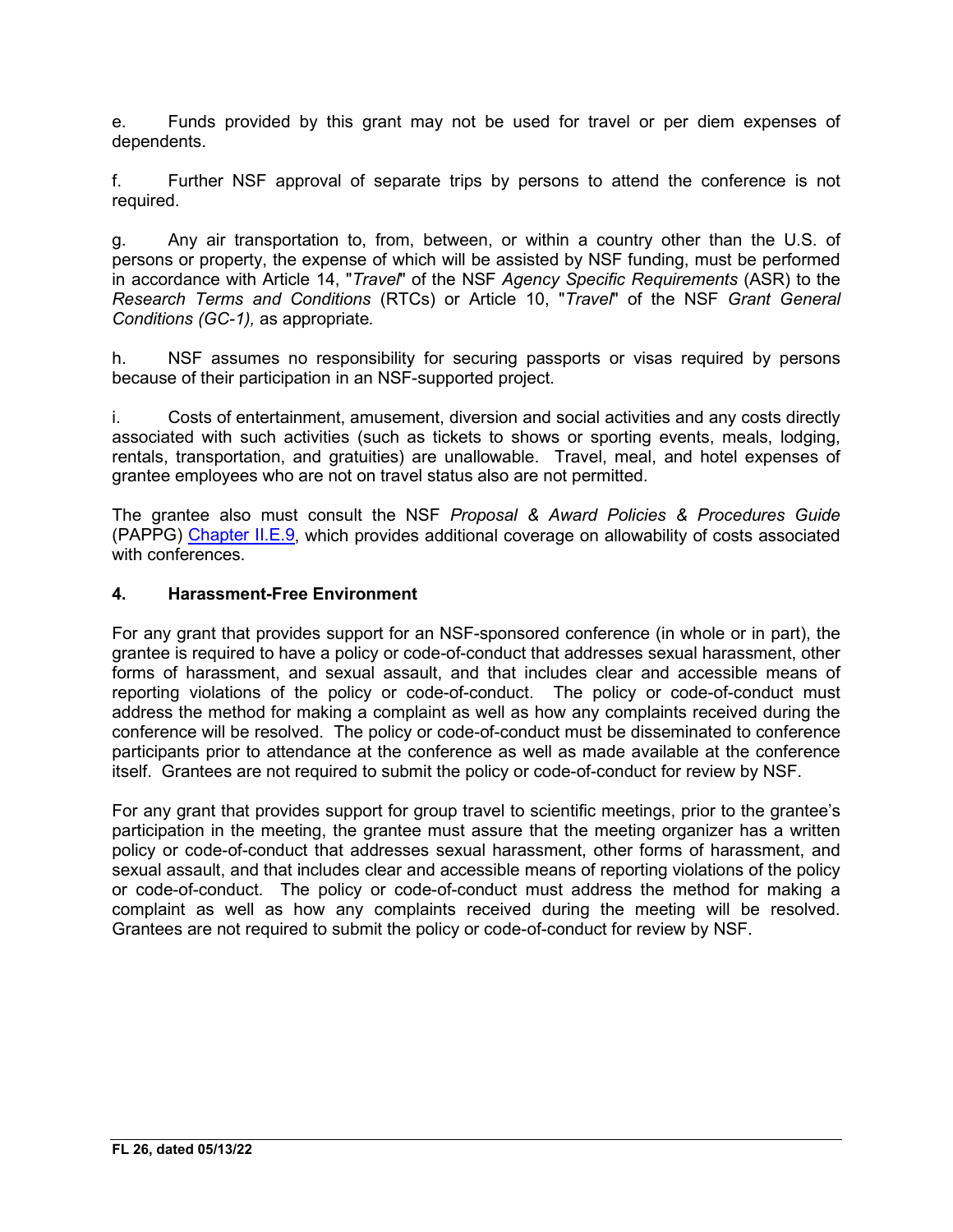## **5. Program Income**

In lieu of Article 30.b, "*Program Income*" of the NSF ASR to the RTCs or Article 26.b, "*Program Income*" of the NSF GC-1, as appropriate, substitute the following:

Unless otherwise specified in the grant, program income received or accruing to the grantee during the period of the grant should be designated for deductive treatment and must be remitted to NSF by crediting costs otherwise chargeable against the grant. Program Income in excess of the grant will be remitted to NSF electronically or by check payable to the National Science Foundation.

# **6. Reporting Requirements**

The grantee will ensure that the Principal Investigator(s)(PI)<sup>[1](#page-2-0)</sup> and co-PIs under a travel grant accept responsibility for reporting on the traveler's participation in the conference. The report should be submitted electronically via Research.gov. The report should include: (1) a description of the participant selection process; (2) a list of persons for whom travel funds were provided; (3) their organizational addresses; (4) the sum awarded; and (5) information on the conference including number of persons attending, total number of U.S. participants, and other countries represented, highlights of the program and general reaction of the U.S. participants supported under the travel grant.

Travel grantees are required to retain supporting documentation that funds were spent in accordance with the original intent of the proposal. Such documentation will be subject to audit as specified in PAPPG Chapter VII.E, except as noted in 2 Code of Federal Regulations (CFR) §200.334*.* 

## **7. Grant Monitoring and Evaluation**

The Foundation may, as part of its program evaluation activities, carry out assessments of the outcomes of selected travel grants. The grantee is requested to cooperate with Foundation staff or designated third parties conducting these assessments.

## **8. Resolution of Conflicting Conditions**

In lieu of Article 42, "*Resolution of Conflicting Conditions*" of the NSF ASR to the RTCs or Article 53, "*Resolution of Conflicting Conditions*" of the NSF GC-1, as appropriate, substitute the following:

a. If the applicable terms and conditions identified in the award notice are silent on a specific area covered by 2 CFR §200, the requirements specified in 2 CFR §200 must be followed.

b. Should there be any inconsistency between the applicable terms and conditions identified in the award notice and the NSF *Proposal and Award Policies and Procedures Guide*, the applicable terms and conditions govern.

<span id="page-2-0"></span><sup>&</sup>lt;sup>1</sup> For purposes of this Article, the term Principal Investigator (PI) and co-PI also includes the term Project Director and co-Project Director.